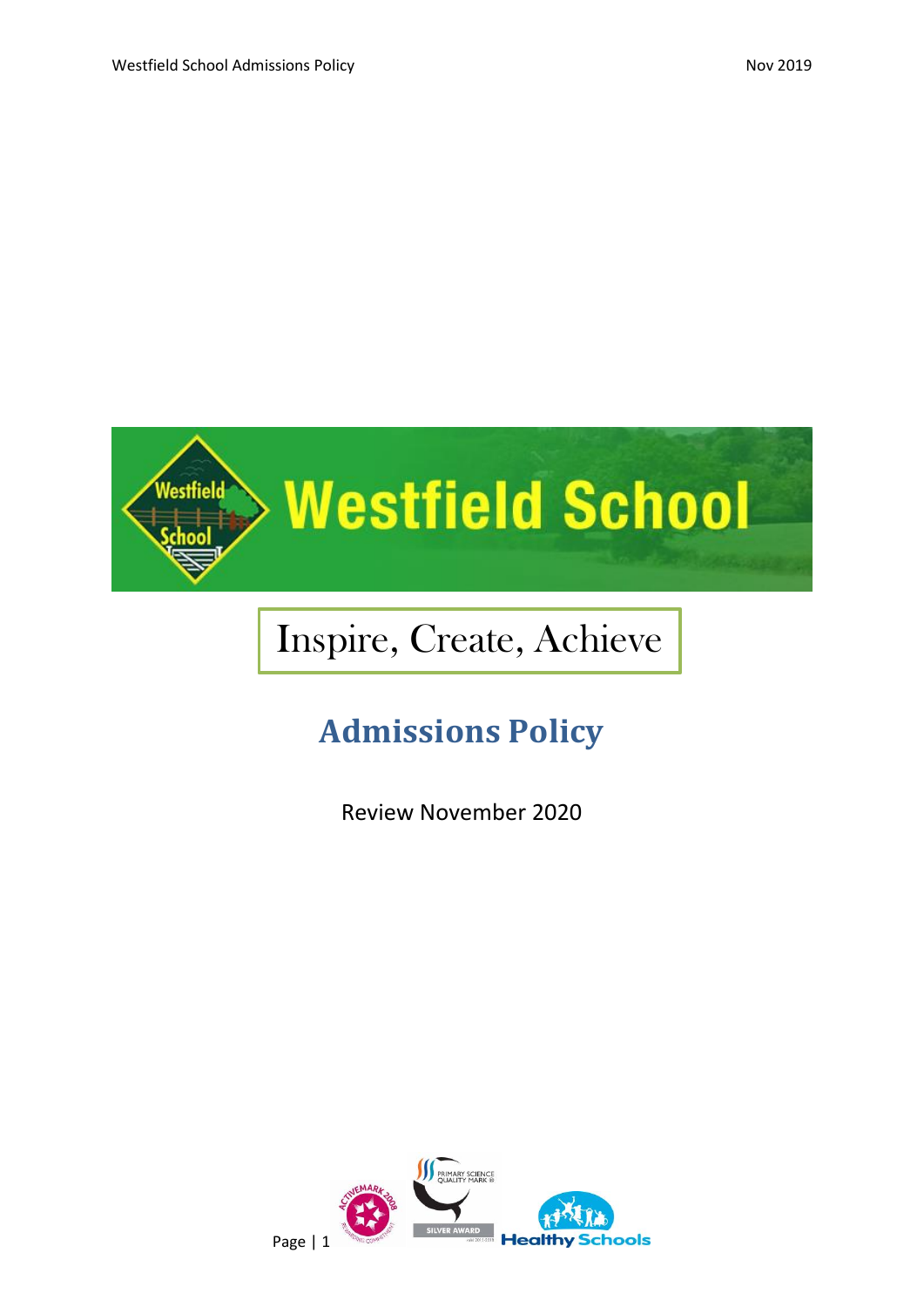# **Admissions Policy**

The governing body of Westfield School applies the regulations on admissions fairly and equally to all those who wish to attend this school. The School Standards and Framework Act 1998 introduced a new framework for school admissions as of September 2000. This policy conforms to the regulations that are set out in that Act and also further explained in the statutory School Admissions Code of Practice and the statutory Appeals Code of Practice.

# **Aims and objectives**

We are an inclusive school that welcomes children from all backgrounds and abilities.

All applications will be treated on merit and in a sensitive manner.

The only restriction we place on entry is that of number. If the number of children applying for entry exceeds the places available, we enforce the procedure set out below in order to determine whether a child is accepted or not. It is our wish to allow parents the right to have a place at the school of their choice. However, this is not always possible, due to the excess demand on the school places available.

The level of ability of a child or any special needs that s/he may have plays no part in the admissions policy of this school. All children will be given equal access.

# **How parents can apply for their child to be admitted to our school**

As our school is a community school, the school determines the admission arrangements in agreement with the LA. The LA is therefore the 'Admissions Authority' for our school. The regulations for entry to each school, where the Admissions Authority is the LA, are published each year by the LA. Parents can receive a copy of these regulations directly from the LA or by clicking [here.](https://czone.eastsussex.gov.uk/media/5672/apply-for-a-school-2020-21.pdf)

The LA publishes a composite admissions prospectus each year, which gives information about how parents can apply for a place in the school of their choice. Parents have a right to express a preference for the school of their choice and they should do so on the application form. Expressing a preference does not, in itself, guarantee a place at this school. If the school receives applications in excess of its published admission number (PAN), admission criteria are used to determine which children are offered spaces. The criteria used are published by the LA on Page 70 of the booklet [Applying for a School 2020-2021](https://czone.eastsussex.gov.uk/media/5672/apply-for-a-school-2020-21.pdf)

Application forms can be obtained from the Education Department of the LA and should be completed by the date stipulated on the forms. Applications can also be made online at [https://new.eastsussex.gov.uk/educationandlearning/schools/findingaschool/.](https://new.eastsussex.gov.uk/educationandlearning/schools/findingaschool/) The school notifies parents about the school place as soon as all the applications have been considered.

Children reach compulsory school age at the start of the term following their fifth birthday. However, all children can start school full time in the September following their fifth birthday. At Westfield we advocate starting full time in September but there are flexible options for